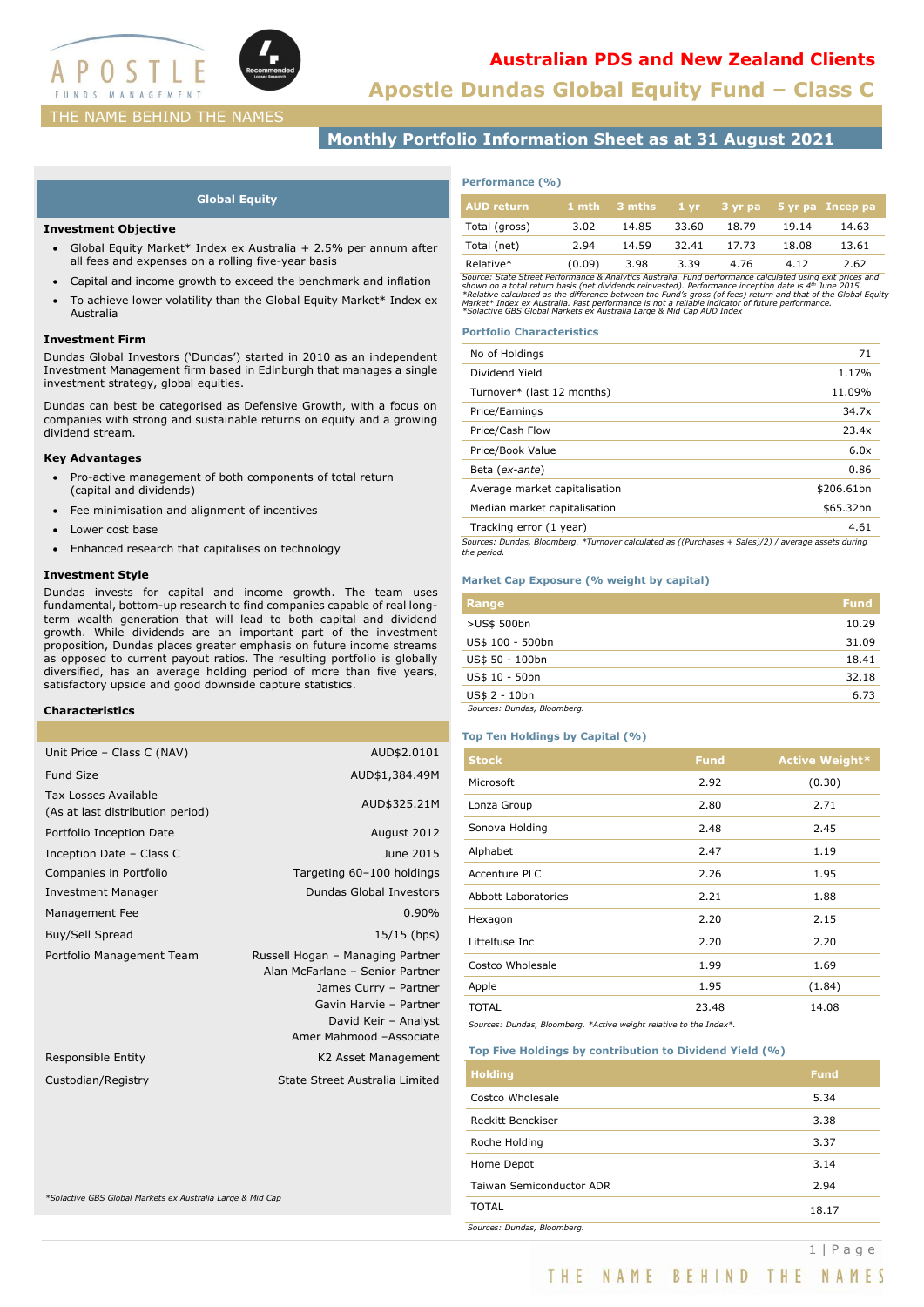

# THE NAME BEHIND THE NAMES

# **Monthly Portfolio Information Sheet as at 31 August 2021**

## **Regional Allocation (%)**

| <b>Country</b>          | <b>Fund</b> | <b>Active Weight*</b> |
|-------------------------|-------------|-----------------------|
| <b>United States</b>    | 50.75       | (8.37)                |
| Switzerland             | 9.82        | 6.88                  |
| France                  | 8.24        | 5.38                  |
| Japan                   | 5.91        | (0.03)                |
| United Kingdom          | 5.20        | 1.52                  |
| Sweden                  | 3.96        | 3.03                  |
| Denmark                 | 3.79        | 3.09                  |
| <b>Emerging Markets</b> | 2.63        | (9.30)                |
| Netherlands             | 1.79        | 0.10                  |
| Germany                 | 1.39        | (1.00)                |
| Canada                  | 1.38        | (1.54)                |
| Hong Kong               | 1.05        | 0.02                  |
| Norway                  | 0.98        | 0.82                  |
| Singapore               | 0.97        | 0.70                  |
| Spain                   | 0.86        | 0.24                  |

 *Sources: Dundas, Bloomberg. \*Active Weight relative to the Index\*.*

### **Sector Exposure (%)**

| <b>Sector</b>                 | <b>Fund</b> | <b>Active Weight*</b> |
|-------------------------------|-------------|-----------------------|
| <b>Information Technology</b> | 32.03       | 9.02                  |
| <b>Health Care</b>            | 23.91       | 12.07                 |
| Financials                    | 9.59        | (4.14)                |
| <b>Consumer Staples</b>       | 8.27        | 1.47                  |
| Consumer Discretionary        | 7.33        | (4.89)                |
| Industrials                   | 7.05        | (2.78)                |
| <b>Materials</b>              | 5.40        | 0.78                  |
| <b>Communication Services</b> | 5.15        | (4.41)                |
| Energy                        | 0.00        | (3.09)                |
| <b>Real Estate</b>            | 0.00        | (2.58)                |
| <b>Utilities</b>              | 0.00        | (2.73)                |
| Cash                          | 1.27        | 1.27                  |

*Sources: Dundas, Bloomberg. \*Active Weight relative to the Index\*.*

### **Performance and Portfolio Comment – August 2021**

### *Market overview*

Measured by the ACWI ex Australia index in Australian Dollars, global equity markets rose 3.11% in August, amid of backdrop in which the economic indicators released during the month showed signs of slowing.

Continuing its robust run, North America (+3.39%) was the strong performing major region over the month. The S&P has now recorded its seventh straight monthly gain while also delivering 12 new record-high closes. Asia Pacific gained 2.41%, boosted by a positive return of 3.66% from its largest market Japan; while the Chinese market (+0.04%) was hit by President Xi's speech promoting common prosperity and calling for curbs on 'excessive' income. Western Europe (+2.26%) was the laggard this month, although almost all of its major markets delivered gains as investors continued to believe the global economic rebound would persist despite central banks preparing to scale back support. Eurozone inflation has now hit 3%, its highest since 2011.

Financials (+4.70%) were the best performing sector in August, with insurers and big banks leading the way. Communication services (+4.23%) and I.T. (+4.31%) also performed well, underpinned by large and mega cap names. Consumer Discretionary (+0.94%) was weighed down by auto names and disappointing retail sale numbers. Energy (+1.04%) lagged the benchmark, as oil was weaker and crude recorded its worst month since October 2020 as concerns about Covid's potential impact on global demand persist.

#### *Performance overview*

Over the past 12 months, the Fund has delivered a total return gross of fees of 33.60% while the index gained 29.62%. For the calendar year to date, the Fund returned 25.82% against a benchmark increase of 25.40%. In August the Fund rose 3.02%, underperforming the benchmark by -0.09%.

Performance for the month lagged the benchmark by 9bps, with the effects of negative sector allocation not quite offset by positive stock selection. The Fund's stock selection within Industrials and Consumer Discretionary contributed positively, as did the Fund's underweight to the latter. Stock selection within I.T. and Consumer Staples detracted. Regionally, stock selection in Western Europe continued to aid performance. The Fund's stock selection in the US hurt performance, although this was somewhat mitigated by the positive posting by the Fund's Canadian holding. Stock selection in Asia Pacific was also negative as the Fund's Japanese holdings performed poorly, however having no exposure to China, benefitted the Fund.

Of the top five stock contributors, two were from the I.T. sector; the US based circuit protection specialist **Littelfuse** (+8.12%) and the Dutch semiconductor equipment maker **ASML** (+10.39%). The Swiss Health Care stock **Lonza** (+9.35%) continued its strong run. Other contributors were the Japanese industrial supplier **Misumi** (+15.41%); and the USlisted e-commerce platform **eBay** (+13.42%), which was added to the Fund in March, continued to benefit from the WFH phenomena, as well as focusing on higher value customers.

The five biggest detractors were led by Japanese personal care company **Kosé** (-22.53%), followed by the US-listed laser maker **IPG Photonics** (-21.32%), the French luxury conglomerate **LVMH** (-6.88%), the Swiss hearing aid maker **Sonova** (-1.31%) and finally the Japanese blood diagnostics firm **Sysmex** (-3.16%).

### *Dividends*

Dividend announcements during the month came from **AIA**, one of the world's largest insurance businesses which increased its dividend by 8.6% through the first half of the year. AIA focuses on Asian markets which are growing due to a vast underinsured population and a deepening of financialisation of the economy. AIA continues to serve these markets through appropriate products and low capital employed agency and bancassurance channels. **Novo Nordisk** also rewarded shareholders with a 7.7% increase to its interim dividend, in-line with an acceleration of earnings growth over the last few years. Novo Nordisk treats diabetes through modern insulin products as well as people that are prediabetic through novel therapies. Consumer products supplier **International Flavors & Fragrances (IFF)** also declared a 2.6% dividend increase. While this is below the sustainable growth potential, it is understandable due to the degree of change within the organisation as IFF continues to digest their merger with DuPont's nutrition business. Despite the challenges, the merger should create value for all stakeholders.

### *Portfolio changes*

There were no full sales or new investments made during August.

#### **Contacts**

Apostle Funds Management Pty Limited Level 25, 259 George St Sydney NSW 2000 T +61 2 8278 9554 F +61 2 9247 9976 www.apostlefm.com.au

K2 Asset Management Level 32 101 Collins Street Melbourne T +61 3 9691 6111 www.k2am.com.au